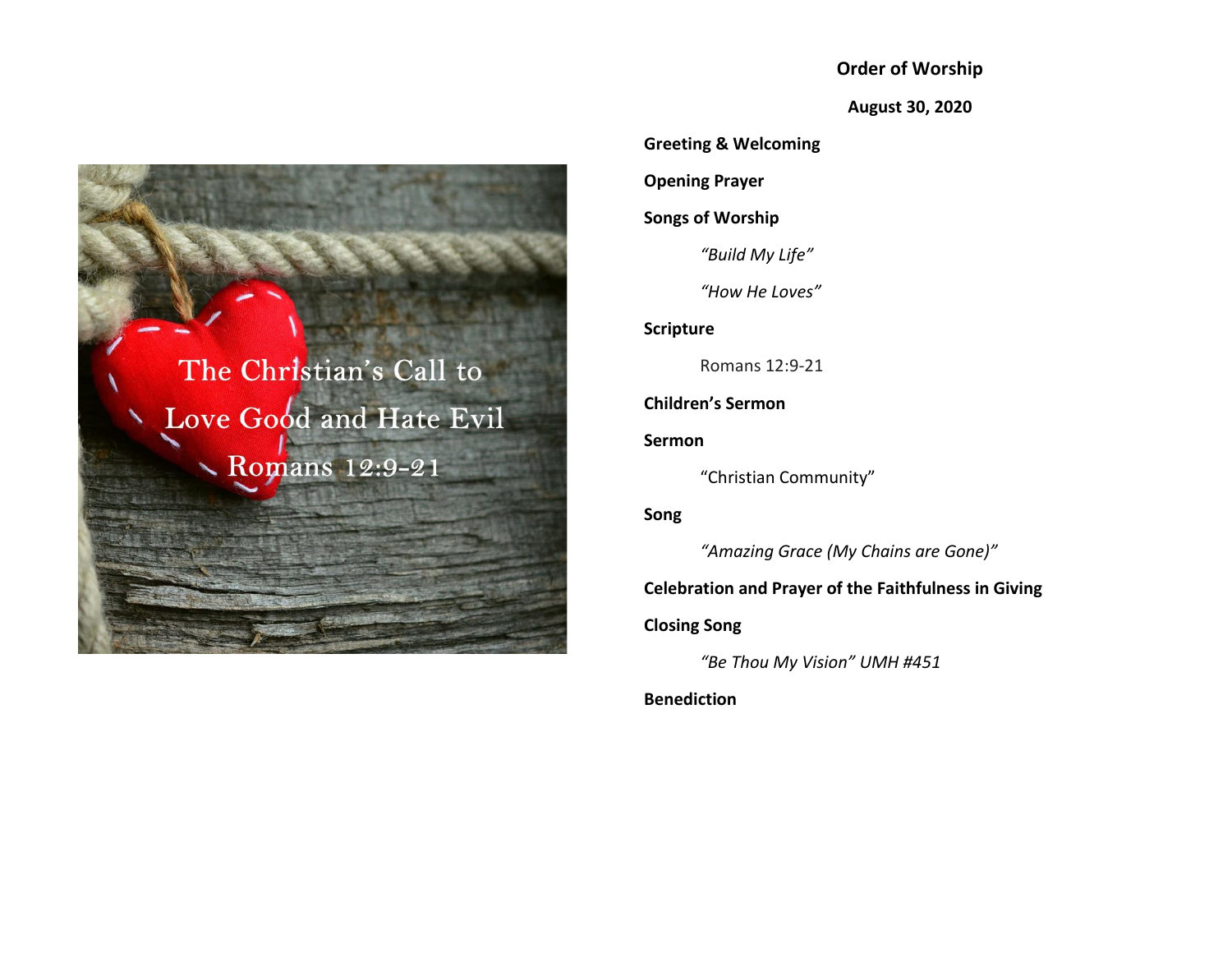## **Build My Life**

### **Verse 1:**

Worthy of every song we could ever sing Worthy of all the praise we could ever bring Worthy of every breath we could ever breathe We live for You, we live for You

## **Verse 2:**

Jesus the name above every other name Jesus the only one who could ever save Worthy of every breath we could ever breathe We live for You, we live for You

### **Chorus:**

Holy there is no one like You There is none beside You Open up my eyes in wonder And show me who You are And fill me with Your heart And lead me in Your love to those around me

### **Verse 3:**

Jesus the name above every other name Jesus the only one who could ever save Worthy of every breath we could ever breathe We live for You, we live for You *(Chorus)*

## **Bridge** *(Sing twice)***:**

I will build my life upon Your love It is a firm foundation And I will put my trust in You alone And I will not be shaken *(Chorus)*

## **How He Loves**

## **Verse:**

He is jealous for me Loves like a hurricane I am a tree Bending beneath The weight of His wind and mercy When all of a sudden I am unaware of these afflictions Eclipsed by glory And I realize just how beautiful You are And how great Your affections are for me

## **Chorus 1:**

And oh, how He loves us so Oh, how He loves us How He loves us all

## **Chorus 2:**

Yeah He loves us Oh, how He loves us Oh, how He loves us Oh, how He loves

## **Bridge:**

And so we are His portion and He is our prize Drawn to redemption by the grace in His eyes If His grace is an ocean We're all sinking So heaven meets earth like an unforeseen kiss And my heart turns violently Inside of my chest I don't have time to maintain these regrets When I think about the way

*(Chorus 2 then Chorus 1)*